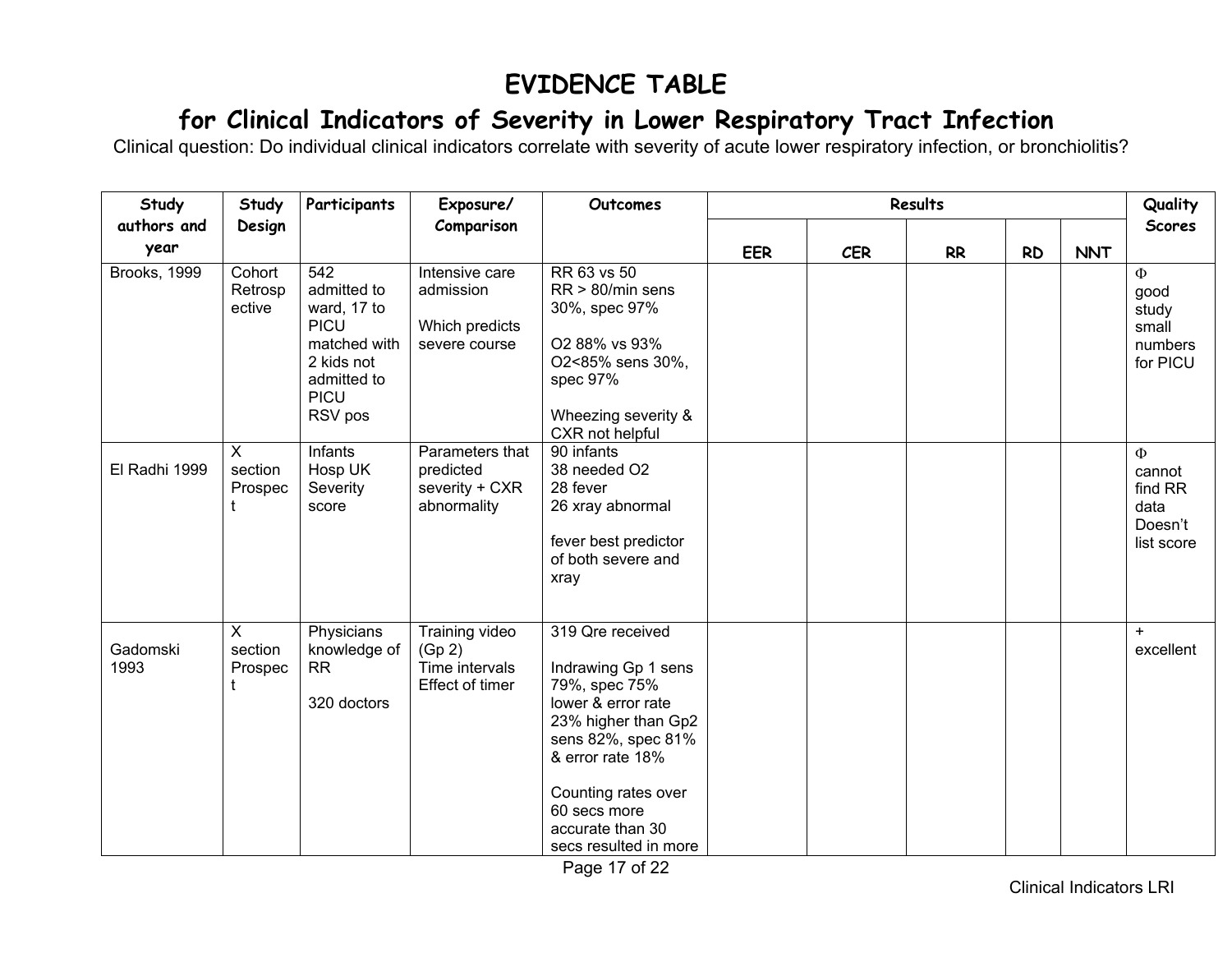|              |                                           |                                                                            |                                                                                                              | false positives 25%<br>than 60 second 17%<br>no difference in false<br>negative 6%                                                                                                                                                                                                          |  |                                                                                                                                                       |  |           |
|--------------|-------------------------------------------|----------------------------------------------------------------------------|--------------------------------------------------------------------------------------------------------------|---------------------------------------------------------------------------------------------------------------------------------------------------------------------------------------------------------------------------------------------------------------------------------------------|--|-------------------------------------------------------------------------------------------------------------------------------------------------------|--|-----------|
|              |                                           |                                                                            |                                                                                                              | RR 30 secs 2-4/min,<br>over 60 secs                                                                                                                                                                                                                                                         |  |                                                                                                                                                       |  |           |
|              |                                           |                                                                            |                                                                                                              | Accuracy of RR is<br>lower age < 2 years:                                                                                                                                                                                                                                                   |  |                                                                                                                                                       |  |           |
|              |                                           |                                                                            |                                                                                                              | $\langle 2/12s \text{ sens } 76\%, \text{spec} \rangle$<br>91%, error rate 16.5%<br>2-12/12s sens 97%,<br>spec 91%, error<br>5.5%                                                                                                                                                           |  |                                                                                                                                                       |  |           |
|              |                                           |                                                                            |                                                                                                              | Counting rates with<br>timers same as<br>second hand<br>watches                                                                                                                                                                                                                             |  |                                                                                                                                                       |  |           |
| Mai, 1995    | $\overline{X}$<br>section<br>Prospec<br>t | Australia,<br>hospital<br>71 kids<br>< 15 months<br>mean age<br>4.5 months | Need for O2<br>Decided by<br>clinician<br>Parameters<br>checked RR,<br>HR, wheeze,<br>crackles,<br>recession | 40/71 (56%) needed<br>O <sub>2</sub><br>Inter-observer<br>agreement good for<br>cyanosis, fair for<br>most parameters,<br>poor for intercostal<br>recession<br>Children requiring O2<br>had RR 56.8 vs 51.6<br>not significantly<br>different<br>Children requiring O2<br>HR 150.1 vs 149.2 |  | cyanosis,<br>intercostal<br>recession<br>(RR 2.55),<br>sternal<br>retraction<br>(RR 1.60)<br>predicted<br>need for<br>supplement<br>al O <sub>2</sub> |  | $+$       |
| Maneker 1995 | $\overline{X}$<br>section<br>Prospec      | Urban univ<br>hospital in<br><b>States</b><br>368 kids <                   | Oximetry<br>measured<br>Hypoxia = $<$ 92%                                                                    | Doctors picked low<br>sats in 23 of 69<br>patients<br>Single clinical                                                                                                                                                                                                                       |  |                                                                                                                                                       |  | $\ddot{}$ |
|              |                                           | 8yrs with<br>resp illness                                                  | Which<br>parameters                                                                                          | parameters;<br>clinical = sens $33\%$ ,                                                                                                                                                                                                                                                     |  |                                                                                                                                                       |  |           |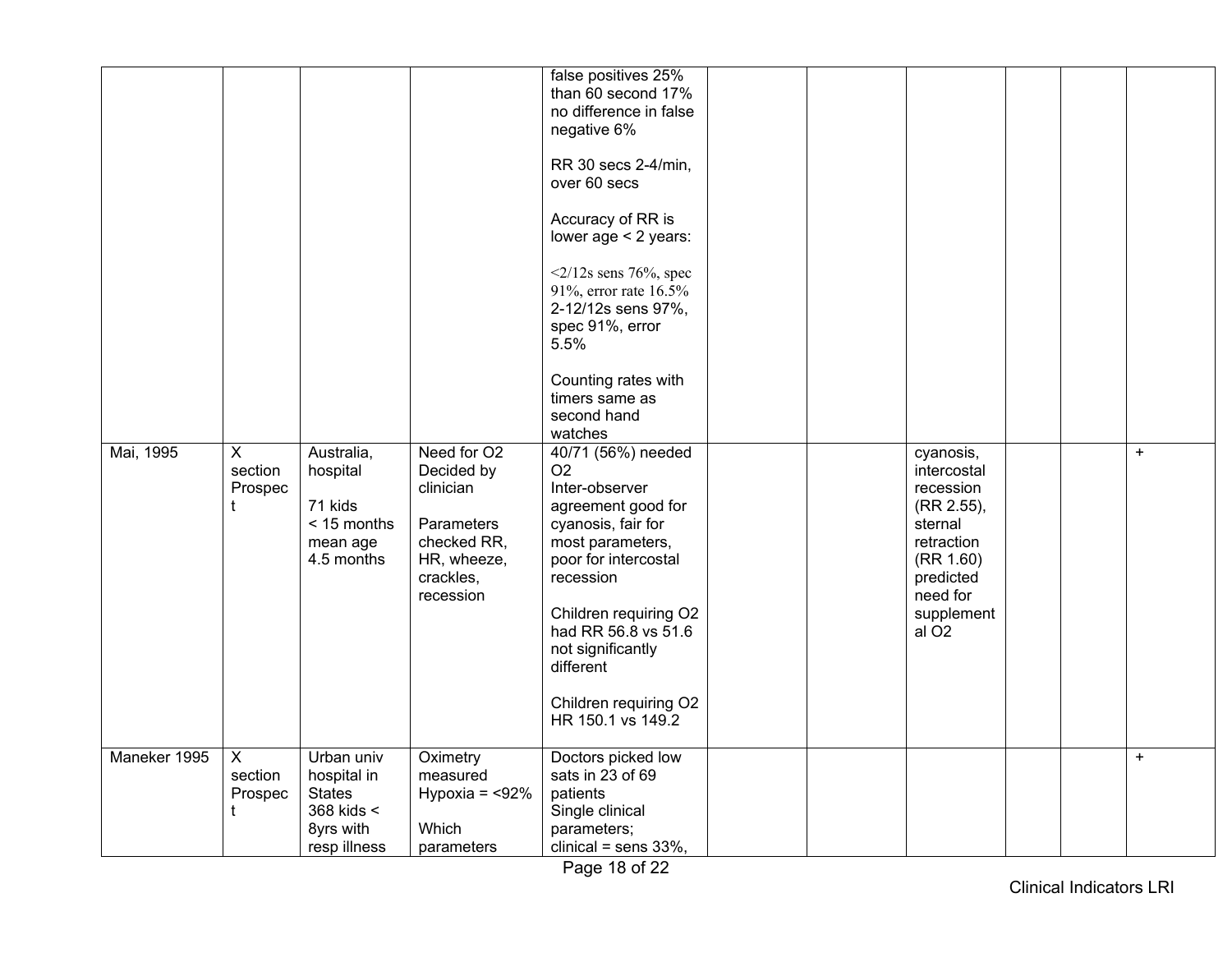|  |                | predict low | spec 86%                |  |  |  |
|--|----------------|-------------|-------------------------|--|--|--|
|  | 16% <6/12s     | saturation  | $retractions = sens$    |  |  |  |
|  | 59% 7-36       |             | 88%, spec 40%           |  |  |  |
|  | months age     |             | $tachypnea = sens$      |  |  |  |
|  |                |             | 80%, spec 35%           |  |  |  |
|  | variety Dx     |             | wheezes $=$ sens        |  |  |  |
|  |                |             |                         |  |  |  |
|  | including      |             | 80%, spec 36%           |  |  |  |
|  | asthma,        |             | decreased aeration =    |  |  |  |
|  | bronchiolitis, |             | sens 52%, spec 64%      |  |  |  |
|  | pneumonia      |             | rales = sens $31\%$ ,   |  |  |  |
|  |                |             | spec 75%                |  |  |  |
|  |                |             | flaring = sens $25%$ ,  |  |  |  |
|  |                |             | spec 83%                |  |  |  |
|  |                |             | grunting $= 7\%$ , spec |  |  |  |
|  |                |             | 97%                     |  |  |  |
|  |                |             |                         |  |  |  |
|  |                |             | Combinations of         |  |  |  |
|  |                |             |                         |  |  |  |
|  |                |             | parameters;             |  |  |  |
|  |                |             | retractions or          |  |  |  |
|  |                |             | wheezes $=$ sens        |  |  |  |
|  |                |             | 98.5%, spec 20%         |  |  |  |
|  |                |             | retractions or          |  |  |  |
|  |                |             | $tachypnea = sens$      |  |  |  |
|  |                |             | 98.5%, spec 24%         |  |  |  |
|  |                |             | tachypnea or            |  |  |  |
|  |                |             | wheezes $=$ sens        |  |  |  |
|  |                |             | 97%, spec 15%           |  |  |  |
|  |                |             | decreased aeration      |  |  |  |
|  |                |             | or retractions = sens   |  |  |  |
|  |                |             |                         |  |  |  |
|  |                |             | 92%, spec 33%           |  |  |  |
|  |                |             | decreased aeration      |  |  |  |
|  |                |             | or tachypnea = sens     |  |  |  |
|  |                |             | 89%, spec 29%           |  |  |  |
|  |                |             | retractions or clinical |  |  |  |
|  |                |             | assessment of low =     |  |  |  |
|  |                |             | sens 88%, spec 39%      |  |  |  |
|  |                |             |                         |  |  |  |
|  |                |             | Change in Mx 91% in     |  |  |  |
|  |                |             | unexpected group vs     |  |  |  |
|  |                |             | 43% expected            |  |  |  |
|  |                |             | Admit 28%               |  |  |  |
|  |                |             |                         |  |  |  |
|  |                |             | unexpected, 4%          |  |  |  |
|  |                |             | known                   |  |  |  |
|  |                |             | O2 commenced in         |  |  |  |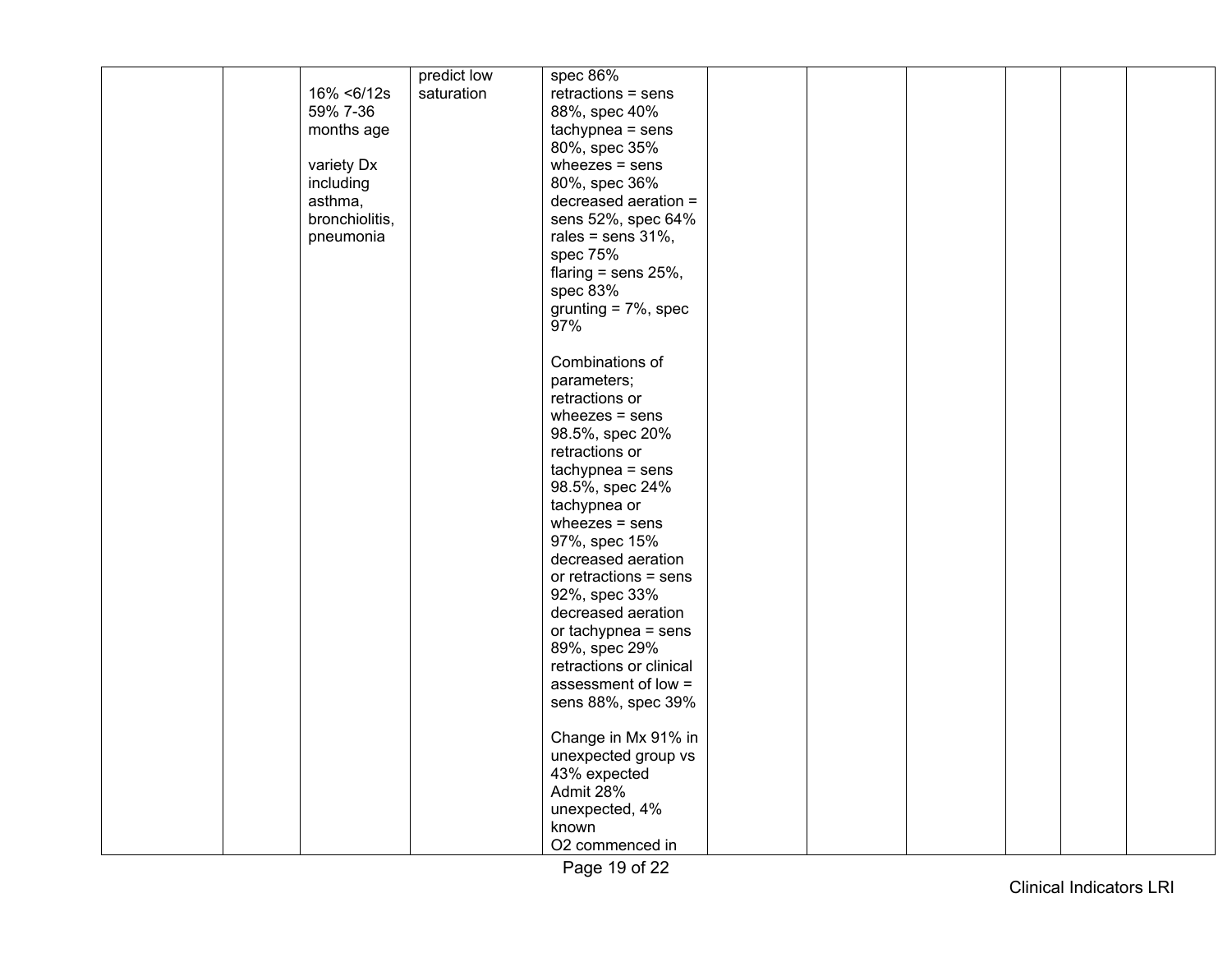|              |                                              |                                                                                                                                                         |                                                                                    | 82% unexpected, vs<br>39% known                                                                                                                                                                    |                                                                       |  |                                                                                  |
|--------------|----------------------------------------------|---------------------------------------------------------------------------------------------------------------------------------------------------------|------------------------------------------------------------------------------------|----------------------------------------------------------------------------------------------------------------------------------------------------------------------------------------------------|-----------------------------------------------------------------------|--|----------------------------------------------------------------------------------|
| Morley, 1990 | X<br>section<br>Prospec                      | 2 centres<br>Melbourne<br>Australia,<br>Cambridge<br>UK<br>1007 infants<br>$=$<br>298 well<br>709 hospital<br>225 respy<br>illness<br>xray pos in<br>30 | RR 3 X 15<br>seconds<br>Done 5 times<br>$(35$ page<br>manual)                      | RR well 58/min<br>RR sleep 42/min vs<br>awake 56/min<br>URTI 61/min<br>LRTI 65/min<br>Retractions nil<br>60/min. mild 60/min,<br>severe 65/min<br>Poor coreltn with<br>temp                        |                                                                       |  | $\ddot{}$<br>excellent<br>but over<br>15<br>seconds                              |
| Mower 1997   | X<br>section<br>Prospec                      | Emerg dept<br>Uni hospital<br><b>USA</b><br>$<$ 18 yrs age<br>2602<br>305<br>OXM<95%                                                                    | Change in Mx<br>following<br>oximetry<br>measurement                               | 82 additional tests<br>39 new Txs<br>5 then admitted<br>Compared to 1822<br>>95%<br>12 additional tests<br>22 new Txs<br>5 then admitted<br>Physicans most likely<br>to change when satn<br>89-92% |                                                                       |  | 0<br>older<br>children<br>excellent<br>study<br>"oximetry<br>$5th$ paed<br>sign" |
| Onyango 1993 | X<br>section<br>Prospec<br>Observa<br>tional | Paed<br>casualty<br>ward, Kenya<br>at altitude<br>256 children<br><3 years age                                                                          | Clinical<br>parameters<br>correlation of<br>hypoxia<br>Hypoxia <90%<br>151 hypoxia | RR >70/min best<br>predictor of hypoxia<br>Hypoxia predicted<br><b>CXR</b> abnormality<br>sens 71%, spec 55%<br>Mortality 10%<br>Only 11% hypoxic<br>children thought to<br>be cyanosis            | <b>RR 4.3</b><br>mort with<br>hypoxia<br>RR 1.03<br>xray<br>pneumonia |  | 0<br>normal<br>had mean<br>95.7%<br>high<br>mortality<br>only few<br>$<$ 2months |
| Rajesh 2000  | $\overline{X}$<br>section<br>Prospec         | 200 infants<br>emerg<br>hospital<br>Hehru<br>$\ddot{}$                                                                                                  | RR that predicts<br>hypoxiaRR                                                      | pneumonia 34%,<br>bronchiolitis2%,<br>septicaemia 12%,<br>meningitis 6%, heart<br>failure3.8 %, birth                                                                                              |                                                                       |  | 0<br>lots Dx<br>good in 2<br>centers                                             |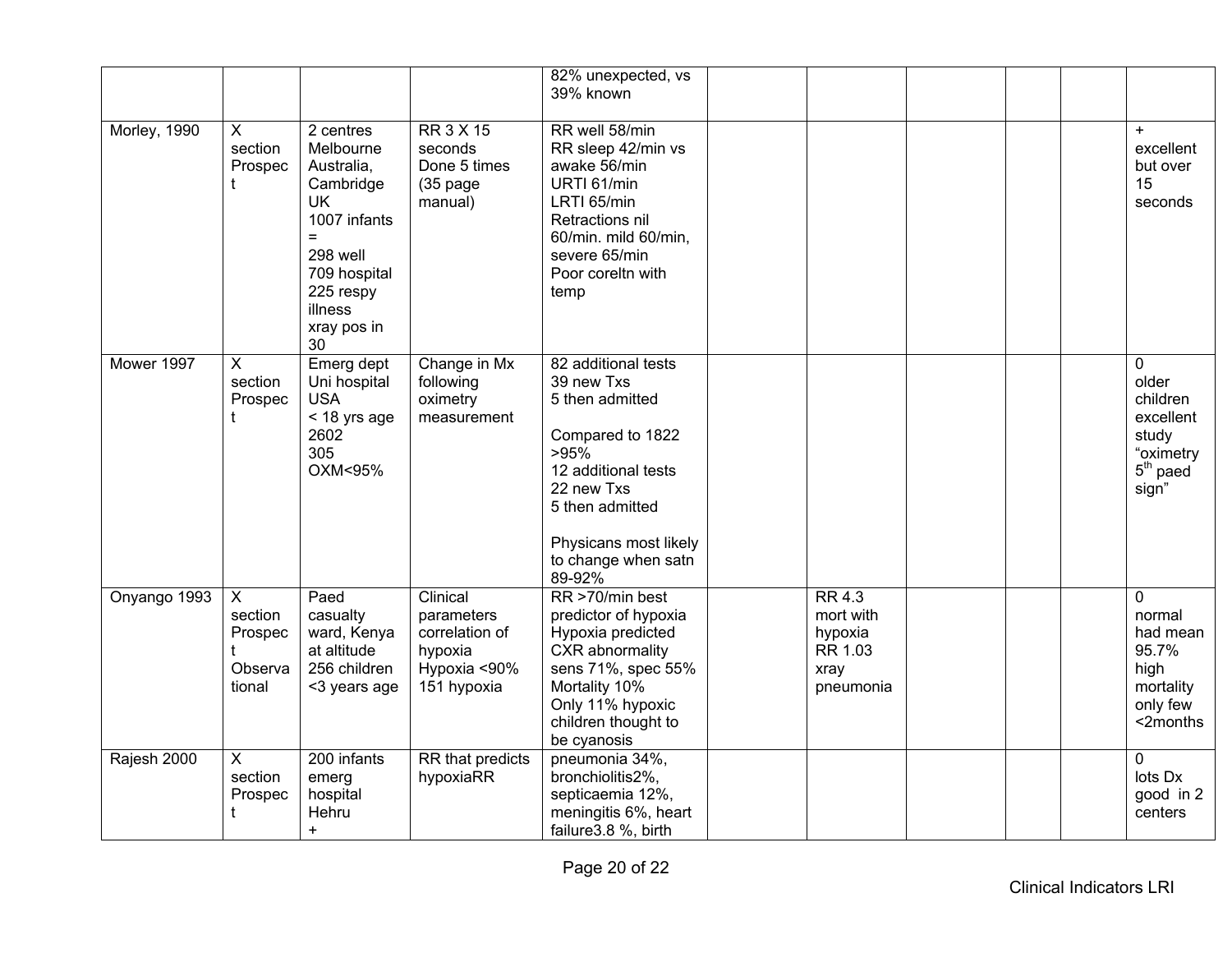|              |                                            | Chandiargh<br>India<br>mean age 28<br>days<br>resp infection                                                                      |                                                                                                                                                                                              | asphyxia 8%, acute<br>gastroenteritis 2.5%,<br><b>URTI 3.8%</b><br>77/200 hypoxia<br>Negative correlation<br>between RR and<br>oximetry (1= -0.39, p<br>$< 0.001$ )<br>$RR of 60/min =$<br>80.5% sens, 68%<br>spec, positive<br>predictive value 61,<br>negative predictive<br>value 85% |  |  |                                                                                                                                     |
|--------------|--------------------------------------------|-----------------------------------------------------------------------------------------------------------------------------------|----------------------------------------------------------------------------------------------------------------------------------------------------------------------------------------------|------------------------------------------------------------------------------------------------------------------------------------------------------------------------------------------------------------------------------------------------------------------------------------------|--|--|-------------------------------------------------------------------------------------------------------------------------------------|
| Simoes 1991  | $\mathsf{X}$<br>section<br>Prospec<br>t    | 3 locations<br>Colorado<br>OP, IP,<br>neonatal unit<br>< 5 years<br>age<br>$n = 97$<br>20 LRTI, 34<br><b>URTI, 43</b><br>controls | RR by observer<br>counts<br>Effect of age,<br>illness, state<br>Count:<br>30 secs<br>60 secs<br>30secs<br>Repeated 5<br>times                                                                | Variance large for 30<br>secs<br>Better for $30 + 30$<br>Diff bet min + max in<br>counts 15.6/min<br>Failures 13%<2<br>months age, 8%>2<br>months, 16%<br>agitated                                                                                                                       |  |  | $+$<br>good<br>study<br>if<br>repeated<br>though<br>may have<br>tried to<br>get about<br>the same<br>huge<br>variation<br>in counts |
| Pavon, 1999  | X section<br>Prospect                      | Hospital<br>Santiago<br>136 wheezing<br>episodes<br><12 months                                                                    | RR, work of<br>breathing, +<br>auscultation to<br>predict pneumonia<br><b>CXR</b> positive<br>Hypoxia <91%<br>Clinical score 0-3<br>on RR, wheezing,<br>cyanosis,<br>accessory muscle<br>use | Score as whole best<br>indicator<br>i.e. if 8 or more sens<br>100%, spec 84.6%<br>105 negative predictive<br>value<br>RR worse correlation<br>for wheeze,<br>Better with pneumonia<br>Accessory muscle use<br>best correlation with<br>wheeze                                            |  |  | $+$                                                                                                                                 |
| Kneyber 2001 | X section<br>Prospecti<br>ve<br>Multivaria | OP or<br>admission<br>1 <sup>st</sup> set derived<br>factors                                                                      | Abnormal CXR<br>Which clinical<br>factors predict                                                                                                                                            | Normal = Increased<br>postnatal age, high<br>birthweight, rhinitis, no<br>retractions, high O2                                                                                                                                                                                           |  |  | $+$<br>no info in<br>interobserv<br>er reliability                                                                                  |